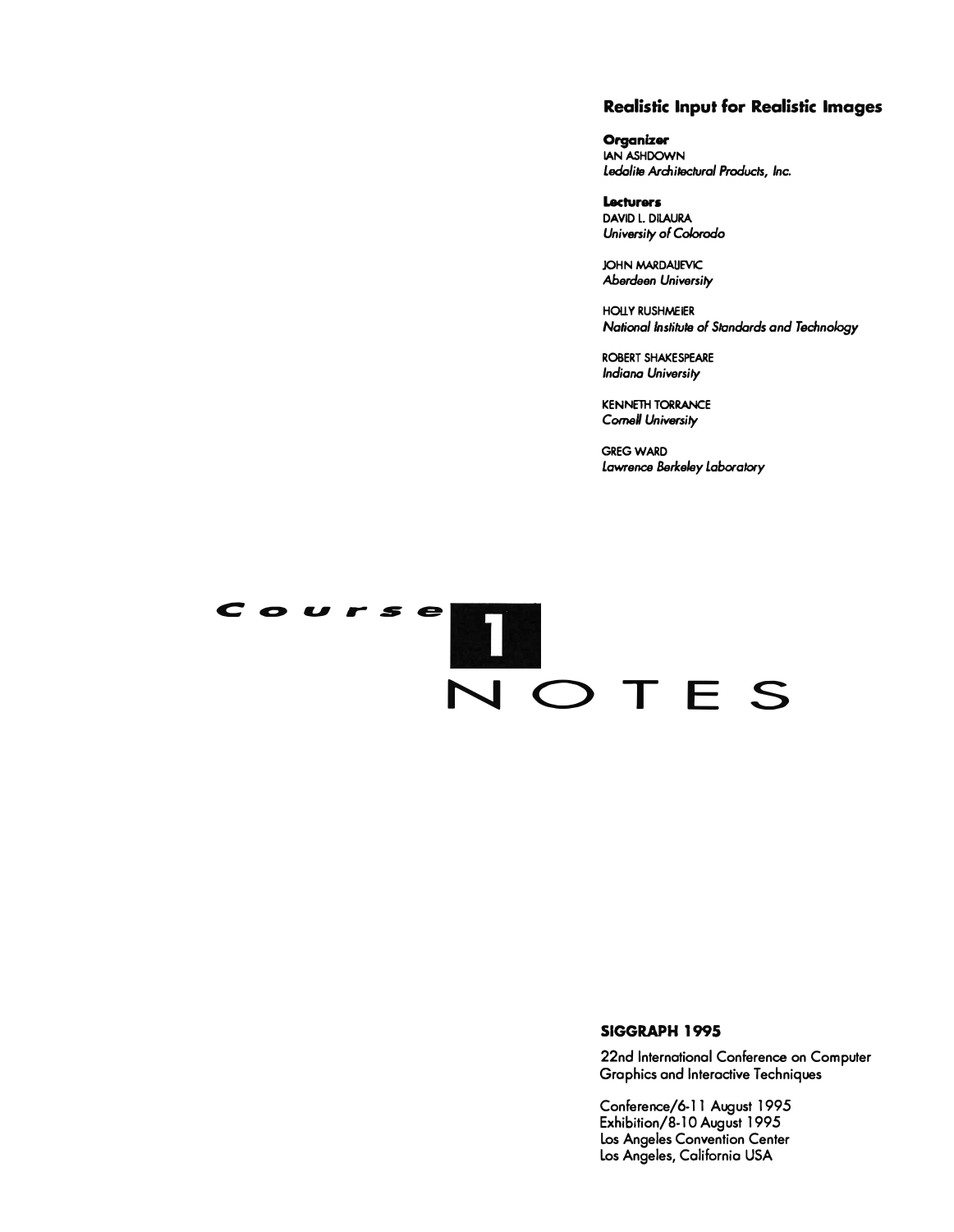# **Realistic Input for Realistic Images**

# Course Notes for SIGGRAPH '95

# **Course Organizer**

Ian Ashdown Research & Development Manager Ledalite Architectural Products, Inc.

#### **Course Speakers**

Ian Ashdown Research & Development Ledalite Architectural Products, Inc.

David L. DiLaura Civil, Environmental and Architectural Engineering Department University of Colorado at Boulder

> John Mardaljevic Department of Zoology Aberdeen University

Holly E. Rushmeier Computing and Applied Mathematics Laboratory National Institute of Standards and Technology

Robert A. Shakespeare Theatre Computer Visualization Center Studio Laboratory Indiana University

Kenneth E. Torrance The Sibley School of Mechanical & Aerospace Engineering Cornell University

> GregJ. Ward Lighting Systems Research Group Lawrence Berkeley Laboratory

# **ABSTRACT**

Achieving realism in synthetic images requires realistic input data. This course: (a) examines the need for such data and the various models used to represent them, including physically realistic light sources, surface reflectance characteristics, and participating media; (b) reviews the measurement techniques used in light source photometry, daylighting studies, and surface reflectance characteristics; (c) discusses the models within a framework of practical implementation techniques for software developers; and (d) examines their potential for computer graphics users, professional lighting designers, illumination engineers, and architects, with examples from real-world applications.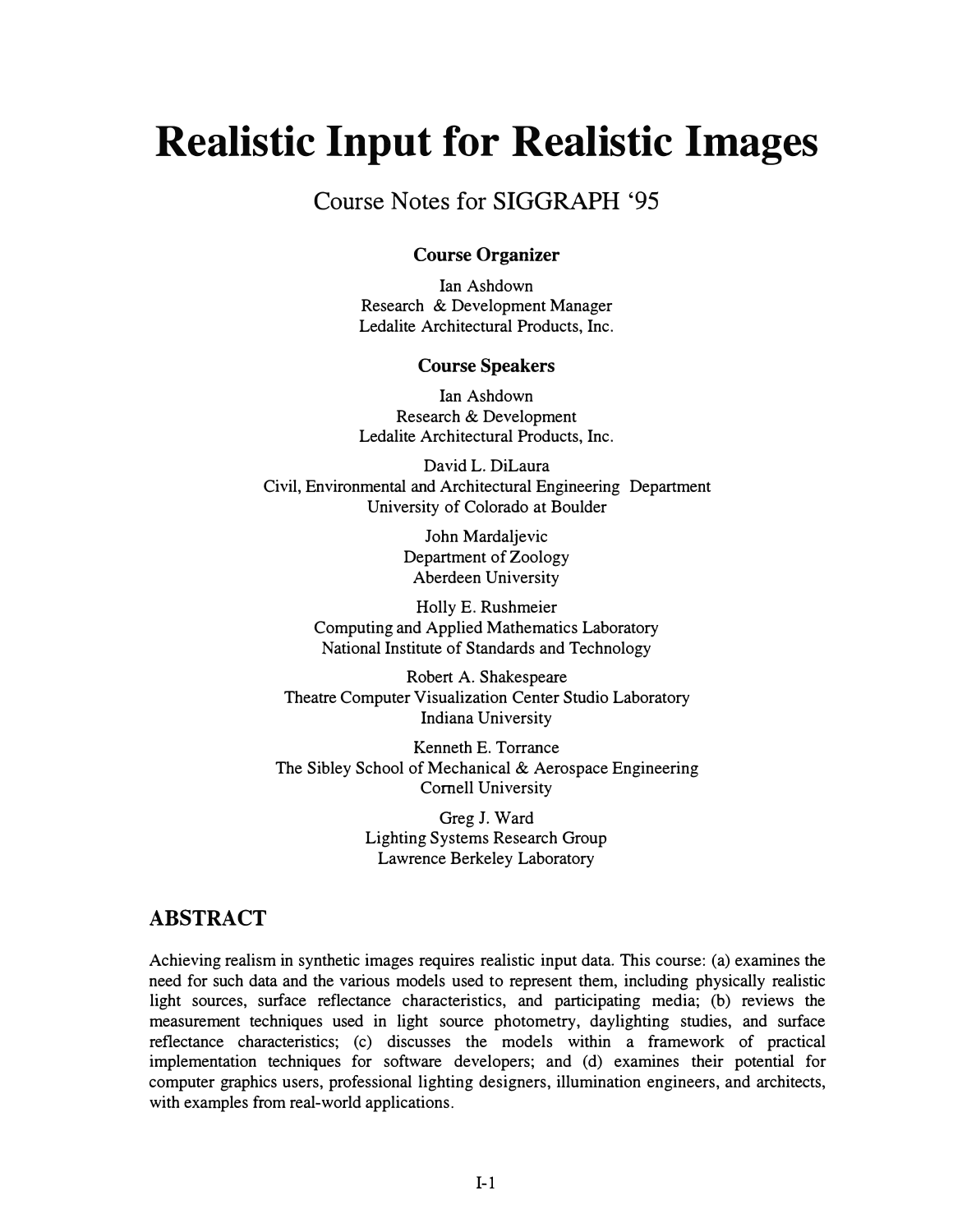# **TABLE OF CONTENTS**

| <b>Introduction</b>              |  |
|----------------------------------|--|
|                                  |  |
| <b>Light Source Models</b>       |  |
|                                  |  |
|                                  |  |
|                                  |  |
| <b>Physics-Based Models</b>      |  |
|                                  |  |
|                                  |  |
| <b>Implementation Issues</b>     |  |
|                                  |  |
| <b>Applications and Examples</b> |  |
|                                  |  |
|                                  |  |
| <b>Appendices</b>                |  |
|                                  |  |
|                                  |  |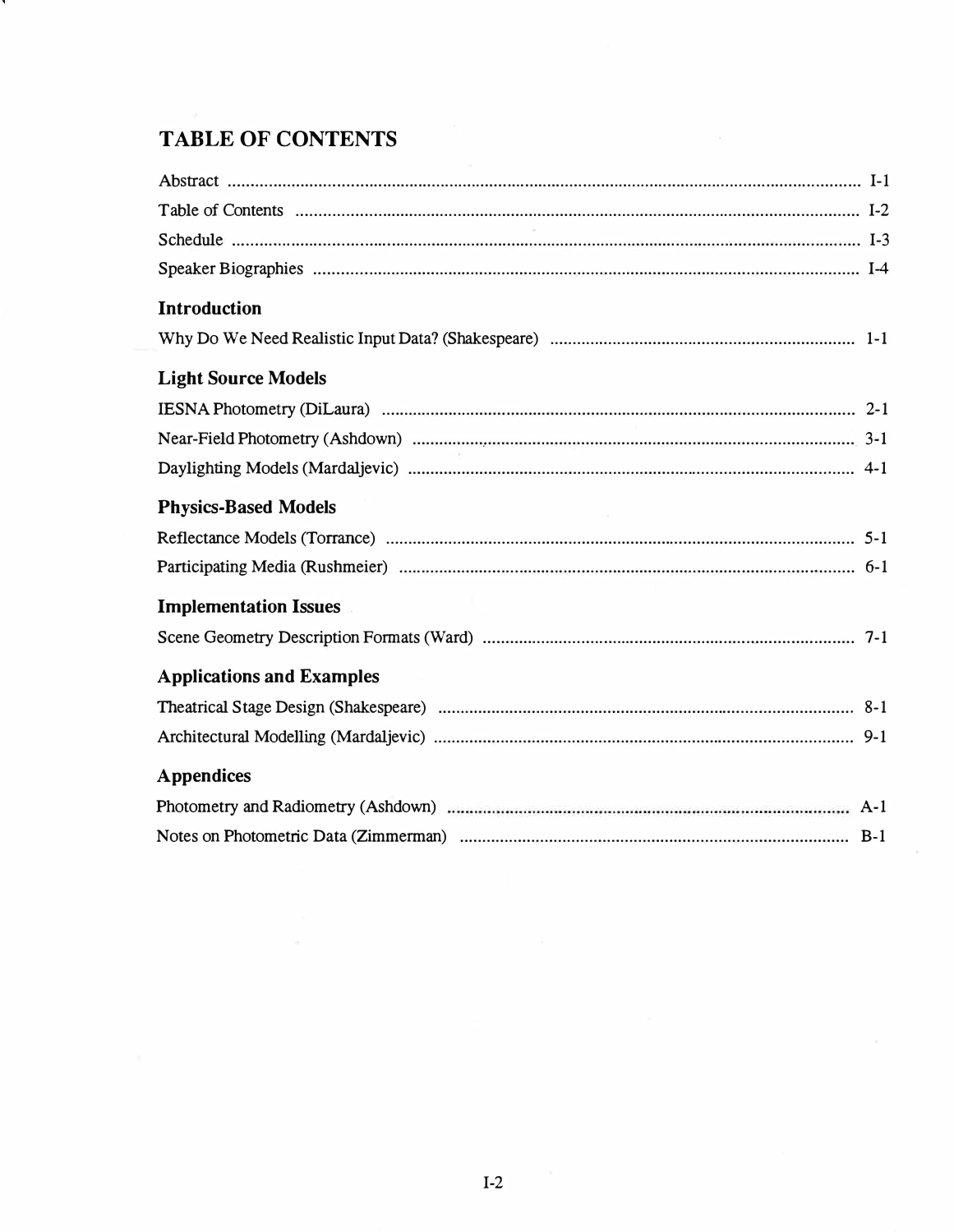# **SCHEDULE**

| <b>Topic</b>                                    | <b>Speaker</b> | <b>Time</b> |
|-------------------------------------------------|----------------|-------------|
| <b>Introduction</b>                             |                |             |
| Why Do We Need Realistic Input Data?<br>minutes | Shakespeare    | 30          |
| <b>Light Source Models</b>                      |                |             |
| <b>IESNA Photometry</b><br>minutes              | DiLaura        | 60          |
| <b>Morning Break</b>                            |                |             |
| Near-Field Photometry<br>minutes                | Ashdown        | 30          |
| Daylighting Models<br>minutes                   | Mardaljevic    | 45          |
| <b>Applications and Examples I</b>              |                |             |
| <b>Theatrical Stage Design</b><br>minutes       | Shakespeare    | 30          |
| Lunch                                           |                |             |
| <b>Physics-Based Models</b>                     |                |             |
| <b>Reflectance Models</b><br>minutes            | Torrance       | 60          |
| Participating Media<br>minutes                  | Rushmeier      | 45          |
| Afternoon Break                                 |                |             |
| <b>Implementation Issues</b>                    |                |             |
| Scene Geometry Description Formats<br>minutes   | Ward           | 60          |
| <b>Applications and Examples II</b>             |                |             |
| Architectural Modelling<br>minutes              | Mardaljevic    | 30          |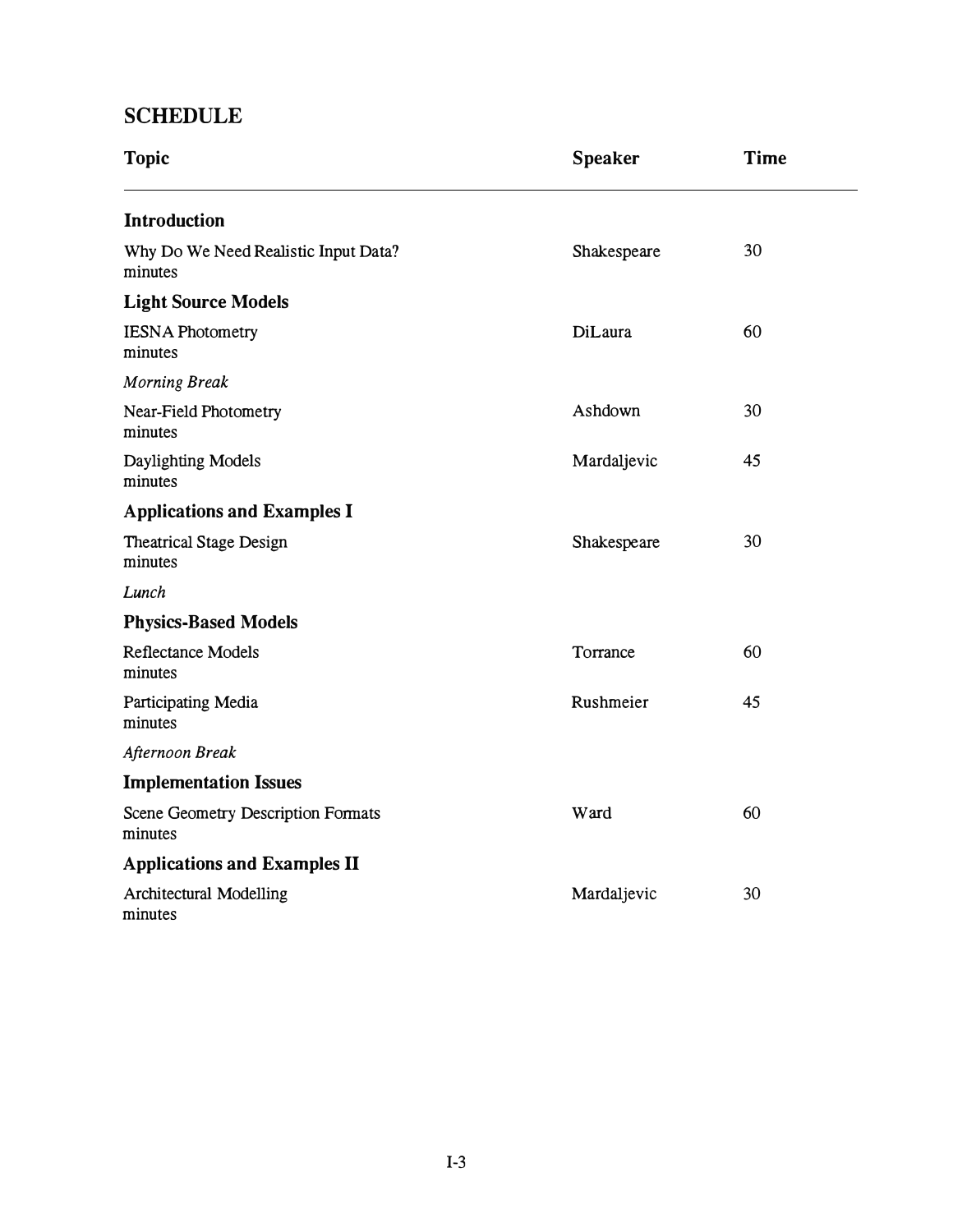# **Speaker Biographies**

# **Ian Ashdown (chair)**

Ian Ashdown is Research & Development Manager for Ledalite Architectural Products Inc. (Langley, BC), a manufacturer of linear fluorescent lighting systems. He received his B.App.Sc. (1973) in Electrical Engineering from the University of British Columbia, and worked as an electrical engineer specializing in lighting design for ten years, followed by five years as a software engineer with Glenayre Research & Development (Burnaby, BC). He has done research in nonimaging optics design, photometric methods, and image synthesis techniques at Ledalite since 1990, and has published 6 academic papers, one book (and co-authored another), and 28 articles on radiosity, illumination engineering, photometric techniques, genetic algorithms, compiler theory, numerical analysis, and other topics.

Ian holds a U.S. patent for a near-field goniophotometer, and is the author of *Radiosity: A Programmer's Perspective* (Wiley, 1994). His research interests include radiosity, realistic image synthesis, radiometry and photometry, nonimaging optics design, and genetic algorithms. His professional affiliations include the Illuminating Engineering Society of North America (!ESNA), ACM SIGGRAPH, International Lighting Commission (CIE), Eurographics, and the IEEE Computer Society. He is a member of the !ESNA Computer and Calculations Committees and the CIE Lighting Calculations Technical Committee, and maintains the RADBIB radiosity bibliography on <siggraph.org>.

| Address: | Ledalite Architectural Products, Inc.<br>9087A - 198th Street<br>Langley, B.C. V3A 4P8<br>Canada |
|----------|--------------------------------------------------------------------------------------------------|
| e-mail:  | 72060.2420@compuserve.com                                                                        |
| Tel:     | $(604) 888 - 6811$                                                                               |
| Fax:     | $(604)$ 888-0566                                                                                 |

# **David L. DiLaura**

David DiLaura is Senior Instructor in Illuminating Engineering and Interim Associate Dean for Undergraduate Programs at the Civil, Environmental and Architectural Engineering Department of the University of Colorado at Boulder. He received his B.S. (1970) in Physics from Wayne State University, and has taught illumination engineering at the University of Colorado since 1973. He founded Lighting Technologies (Boulder, CO) in 1981, where he developed *Lumen-Micro,* the first radiosity-based rendering program for architectural lighting design and visualization. His contributions to the field of illumination engineering include Technical Advising Editor for *Lighting Design* magazine and Illuminating Engineering Editor for *the IESNA Lighting Handbook of the Illuminating Engineering Society, Eighth Edition, 1993. He has* published 8 academic papers on radiant flux transfer (radiosity) theory.

David holds a U.S. patent for a visual task luminance and contrast meter and has received numerous awards, including the Illuminating Engineering Society Gold Medal for "outstanding technical contributions to the field of lighting engineering." He is a Senior Member of the International Association of Lighting Designers, a Fellow of the Illuminating Engineering Society of North America, United States Delegate to the International Lighting Commission (CIE), and Director of the National Council on Qualifications for the Lighting Professions. His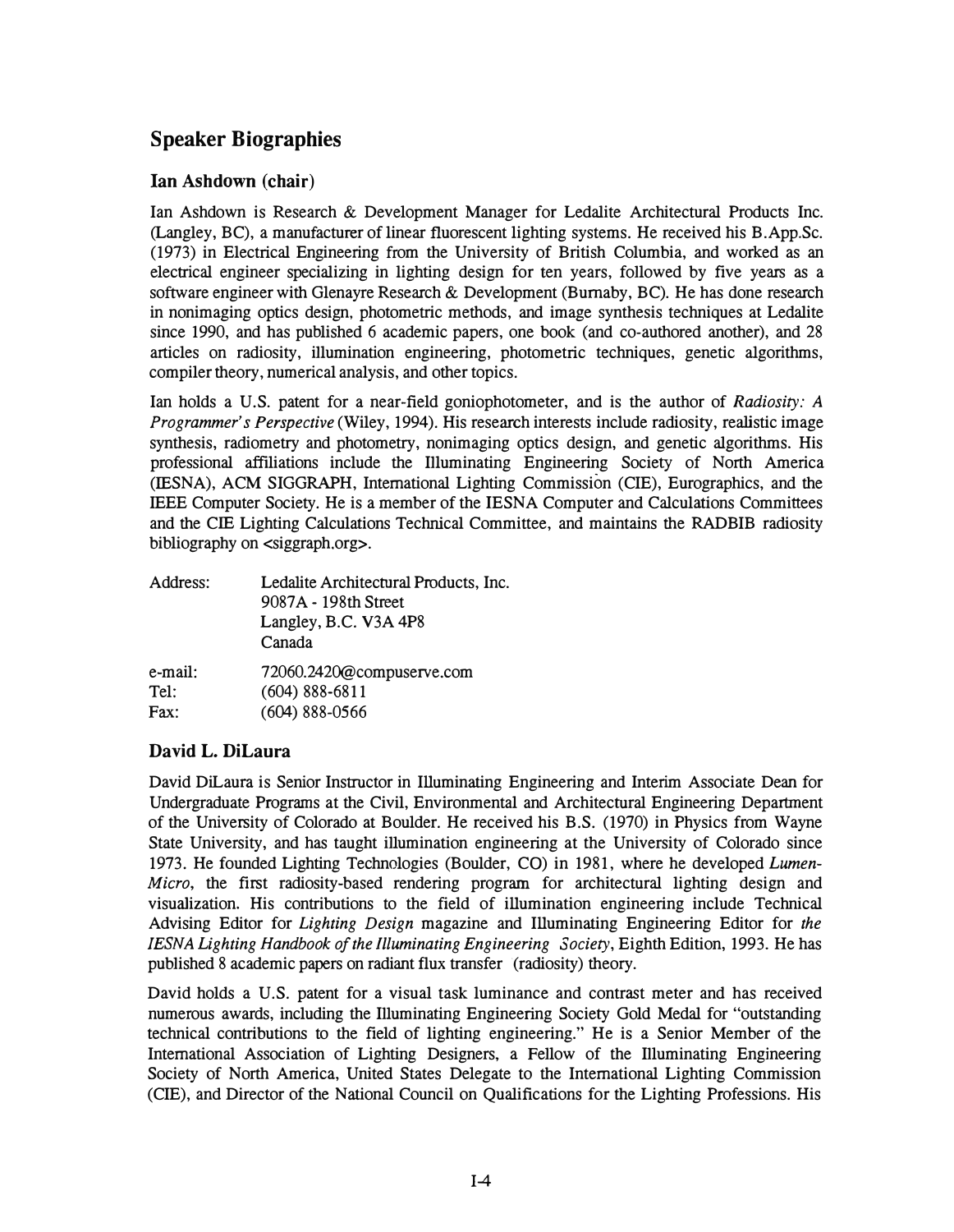research interests include radiative transfer theory, architectural lighting design, luminaire design and daylighting models.

| Address:        | <b>CEAE</b> Department<br>Campus Box 428<br>University of Colorado at Boulder<br>Boulder, CO 80309 |
|-----------------|----------------------------------------------------------------------------------------------------|
| e-mail:<br>Tel: | dilaura@bechtel.colorado.edu<br>$(303)$ 492-4168                                                   |
| Fax:            | $(303)$ 492-7317                                                                                   |

# **John Mardaljevic**

John Mardaljevic is a research assistant with the Department of Zoology of Aberdeen University. He received his B.Sc. (1982) in Physics and an M.Phil. (1988) in Astronomy from Leicester University, and is currently a Ph.D. candidate in daylighting research at Leicester University. His research interests include validation of daylighting model illuminance predictions under real sky conditions, comparison of daylighting models for lighting simulation, and applications of lighting design and analysis programs to complex architectural designs for lighting and visualization studies.

| Address: | SOAFD Marine Laboratory      |
|----------|------------------------------|
|          | P.O. Box 101                 |
|          | Victoria Road                |
|          | Aberdeen AB9 8DB             |
|          | <b>United Kingdom</b>        |
| e-mail:  | j.mardaljevic@aberdeen.ac.uk |
| Tel:     | +44-224 295349               |
| Fax:     | +44-224 295511               |
|          |                              |

# **Holly E. Rushmeier**

Dr. Holly Rushmeier is on the staff of the Computing and Applied Mathematics Laboratory at the National Institute of Standards and Technology. She received her B.S. (1977), M.S. (1986) and Ph.D. (1988) degrees in Mechanical Engineering from Cornell University. Following receipt of her B.S. degree, she worked as an engineer at the Boeing Commercial Airplane Company (Seattle, WA), and at the Washington Natural Gas Company (Seattle, WA). Upon completion of her Ph.D., she served on the Mechanical Engineering faculty at the Georgia Institute of Technology, where she was the recipient of an NSF Presidential Young Investigator Award. She is the author of articles in the fields of computer graphics and radiative heat transfer. Her research interests include computer graphics image synthesis, scientific visualization, and radiant heat transfer.

| Address: | Building 225, Room B-146<br>National Institute of Standards and Technology<br>Gaithersburg, MD 20899 |
|----------|------------------------------------------------------------------------------------------------------|
| e-mail:  | holly@cam.nist.gov                                                                                   |
| Tel:     | $(301)$ 975-3918                                                                                     |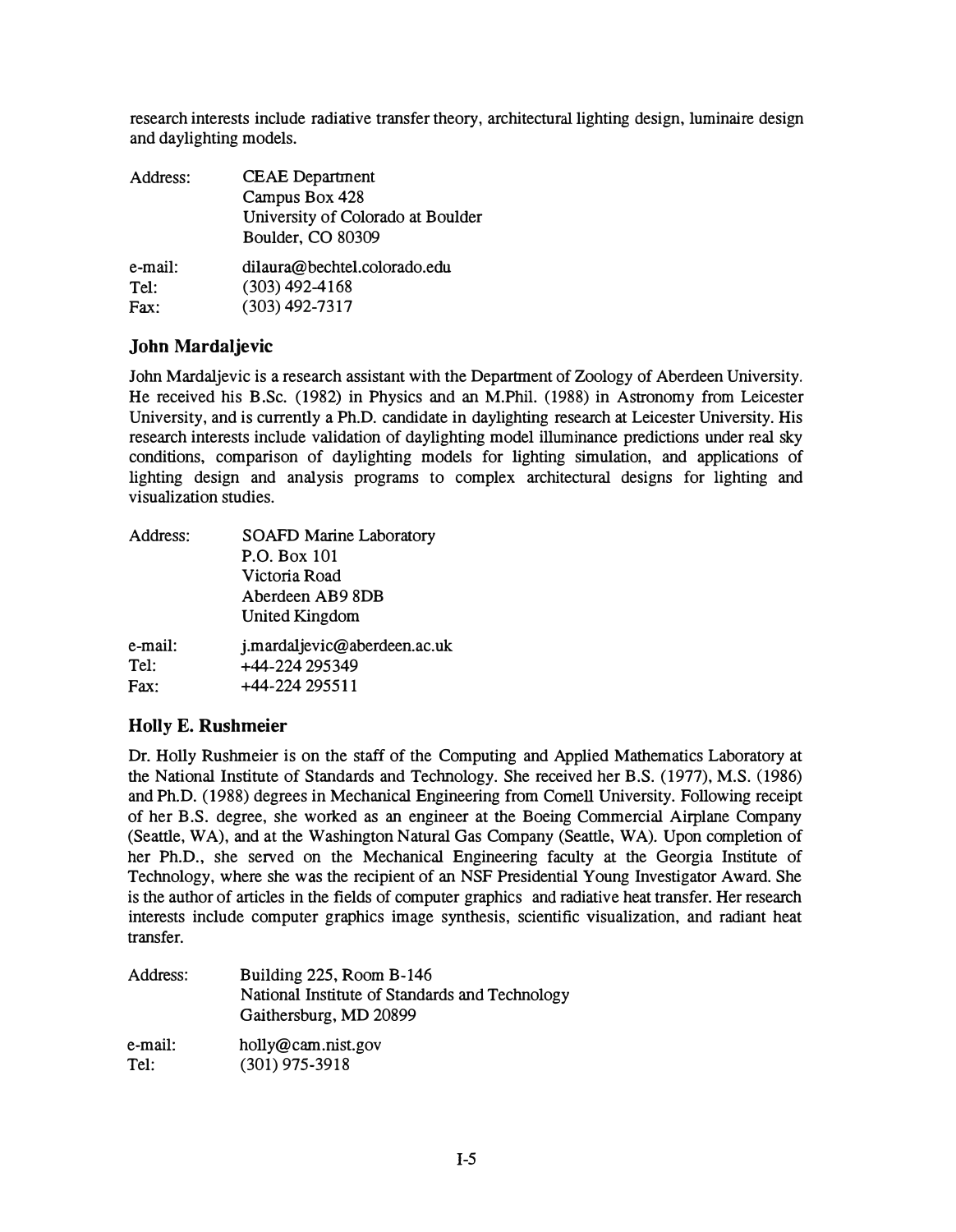Fax: (301) 963-9137

#### **Robert A. Shakespeare**

Robert Shakespeare is a professional lighting designer, Associate Professor at the Department of Theatre and Drama of Indiana University, and Director of the Indiana University Theatre Computer Visualization Center. He has lighted over 150 stage productions, with recent work including the Utah Shakespearean Festival and Carmen at the Lyric Theatre in Hong Kong. His architectural lighting projects have included Times Square, the Jin Jaing Hotel in Shanghai, and the Hong Kong Marriot atrium, Harbour-Gateway buildings, and Tsing Ma Bridge in Hong Kong.

Robert uses *RADIANCE* and other lighting simulation software as part of his design process, and is developing interface systems to advance the use of these tools. Current projects include linking databases derived from lighting/computer visualization interactions directly to the technology of complex lighting control environments, such as theaters and theme parks. His professional affiliations include the Illuminating Engineering Society of North America, the International Association of Lighting Designers, and the United States Institufe for Theatre Technology. He is a member of the IESNA Computer Committee.

| Address: | T.C.V.C. Studio Lab        |
|----------|----------------------------|
|          | Indiana University         |
|          | The Poplars 806            |
|          | 400 East Seventh Street    |
|          | Bloomington, IN 47405-3085 |
| e-mail:  | tcyc@indiana.edu           |
| Tel/Fax: | $(812)$ 855-8827           |

# **Dr. Kenneth E. Torrance**

Dr. Kenneth Torrance received his Bachelor's (1961), Master's (1962) and doctoral (1966) degrees in Mechanical Engineering from the University of Minnesota. He is Professor of Mechanical and Aerospace Engineering at Cornell University, where he also served as Associate Dean of the College of Engineering.

A Fellow of the American Association of Mechanical Engineers and recipient of the 1994 ACM SIGGRAPH Computer Graphics Achievement Award, he has nearly 90 publications in the fields of combustion, heat transfer, experimental and computational methods, and photorealistic image synthesis. Working with Dr. Donald Greenberg at Cornell University, he also guided and encouraged the early development of radiosity for image synthesis.

| Address: | 242 Upson Hall<br>The Sibley School of Mechanical & Aerospace Engineering<br>Cornell University<br>Ithaca, NY 14853 |
|----------|---------------------------------------------------------------------------------------------------------------------|
| e-mail:  | ket1@cornell.edu                                                                                                    |
| Tel:     | $(607)$ 255-6253                                                                                                    |
| Fax:     | $(607)$ 255-1222                                                                                                    |